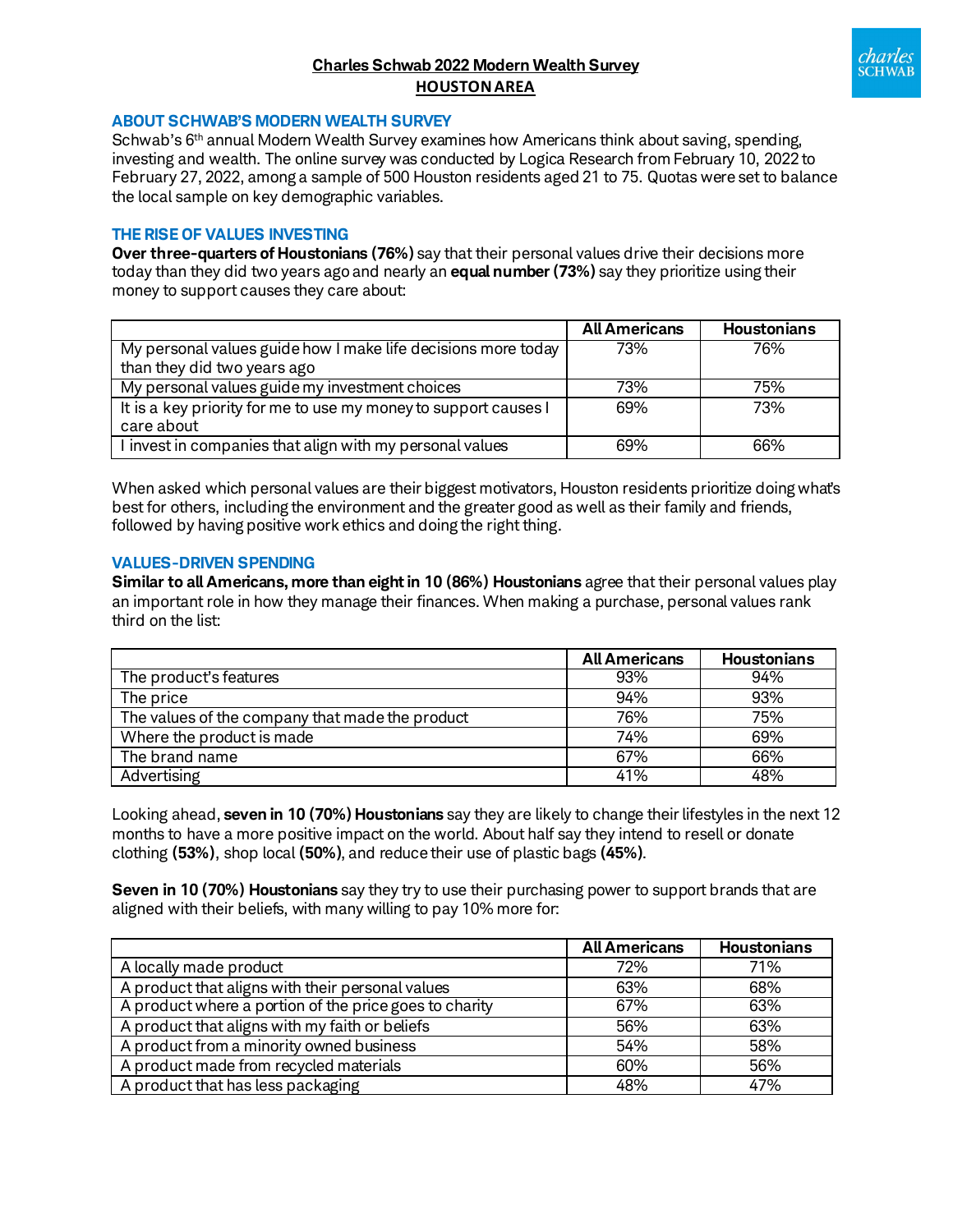

# **Charles Schwab 2022 Modern Wealth Survey HOUSTONAREA**

#### **VALUES-DRIVEN INVESTING**

**Three-quarters (75%)** of Houston investors agree that their values guide their investment choices, with the following factors influencing investing decisions, among others:

|                                                                            | <b>All Americans</b> | <b>Houstonians</b> |
|----------------------------------------------------------------------------|----------------------|--------------------|
| Company performance                                                        | 96%                  | 95%                |
| <b>Risk</b>                                                                | 94%                  | 92%                |
| <b>Stock Price</b>                                                         | 93%                  | 90%                |
| The expected dividends                                                     | 92%                  | 88%                |
| Company reputation                                                         | 91%                  | 88%                |
| Diversification, how the fund or company fits into my overall<br>portfolio | 90%                  | 88%                |
| Corporate values                                                           | 81%                  | 83%                |
| The sector or the industry                                                 | 86%                  | 81%                |
| How the company treats its employees                                       | 81%                  | 76%                |

### **PRIORITIZING VALUES IN THE WORKPLACE**

**Similar to all Americans, nine in ten (90%) Houston-based workers** say that it is important for them to feel fulfilled by their work:

|                                                                                                         | <b>All Americans</b> | <b>Houstonians</b> |
|---------------------------------------------------------------------------------------------------------|----------------------|--------------------|
| It is important to me to be fulfilled by my work                                                        | 89%                  | 90%                |
| My personal values guide how I manage my career                                                         | 84%                  | 84%                |
| Having colleagues and co-workers who respect my personal                                                | 85%                  | 83%                |
| values is important to me                                                                               |                      |                    |
| I chose my career path based on my personal values and<br>affinities                                    | 74%                  | 78%                |
| I chose my employer based on their values                                                               | 63%                  | 60%                |
| My work defines who I am                                                                                | 56%                  | 60%                |
| I would work for a lower salary for a company that better<br>represents my personal values or interests | 59%                  | 53%                |

When looking at the factors that influence Houston workers' decisions when it comes to selecting a new job, salary and work life balance are the top factors. Sharing similar values is higher than job title. Other influential factors include:

|                                                            | <b>All Americans</b> | <b>Houstonians</b> |
|------------------------------------------------------------|----------------------|--------------------|
| The salary                                                 | 93%                  | 95%                |
| Work life balance                                          | 93%                  | 94%                |
| The hours                                                  | 92%                  | 91%                |
| The employee benefits (Healthcare, 401(k), )               | 89%                  | 90%                |
| The flexibility of where I work (office, home, anywhere)   | 87%                  | 89%                |
| Opportunity for advancement                                | 84%                  | 87%                |
| The company's values/mission align with my personal values | 83%                  | 82%                |
| Working with people who share my values                    | 78%                  | 77%                |
| The stock options or equity compensation                   | 63%                  | 67%                |
| The job title                                              | 54%                  | 57%                |